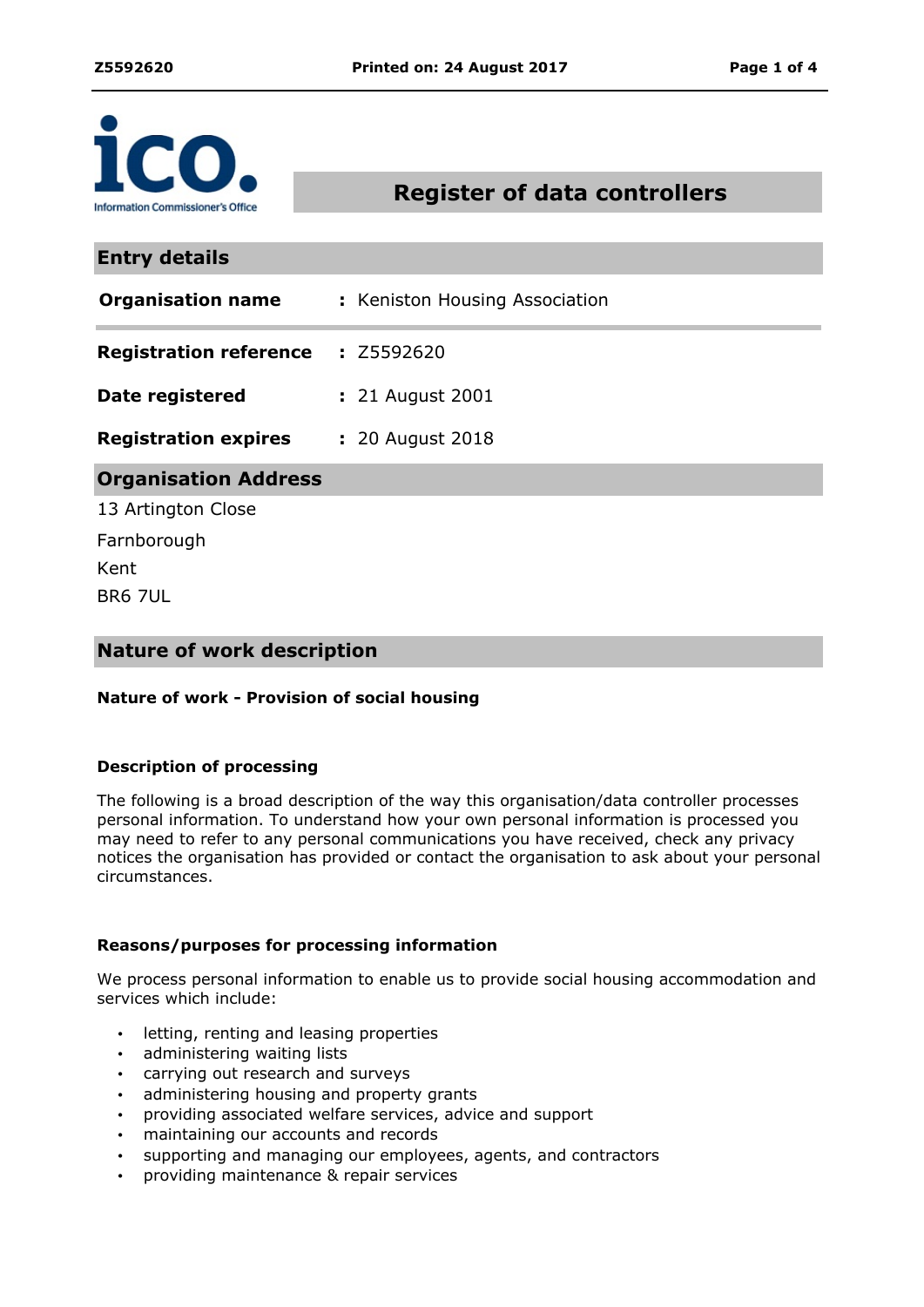We also process personal information using CCTV systems to monitor and collect visual images for the purpose of security and the prevention and detection of crime.

### **Type/classes of information processed**

We process information relevant to the above reasons/purposes. This information may include:

- personal details
- goods and services
- supplier details
- financial details
- **·** lifestyle and social circumstances
- complaints
- education and employment details
- health, safety and security details
- visual images, personal appearance and conduct

We also process sensitive classes of information that may include:

- physical or mental health details
- sexual life
- trade union membership
- offences and alleged offences
- criminal proceedings, outcomes and sentences
- racial or ethnic origin
- religious or other beliefs of a similar nature
- $\cdot$  age
- gender
- marital status

### **Who the information is processed about**

We process personal information about:

- tenants, leaseholders and residents
- applicants for accommodation which include their families and households
- asylum seekers
- business associates
- landlords
- consultants and professional advisers
- survey respondents
- employees, applicants for employment and self-employed contractors
- offenders and suspected offenders including parties subject to reported complaints
- complainants and enquirers
- suppliers and service providers
- people captured by CCTV images
- board members and applicants for board member positions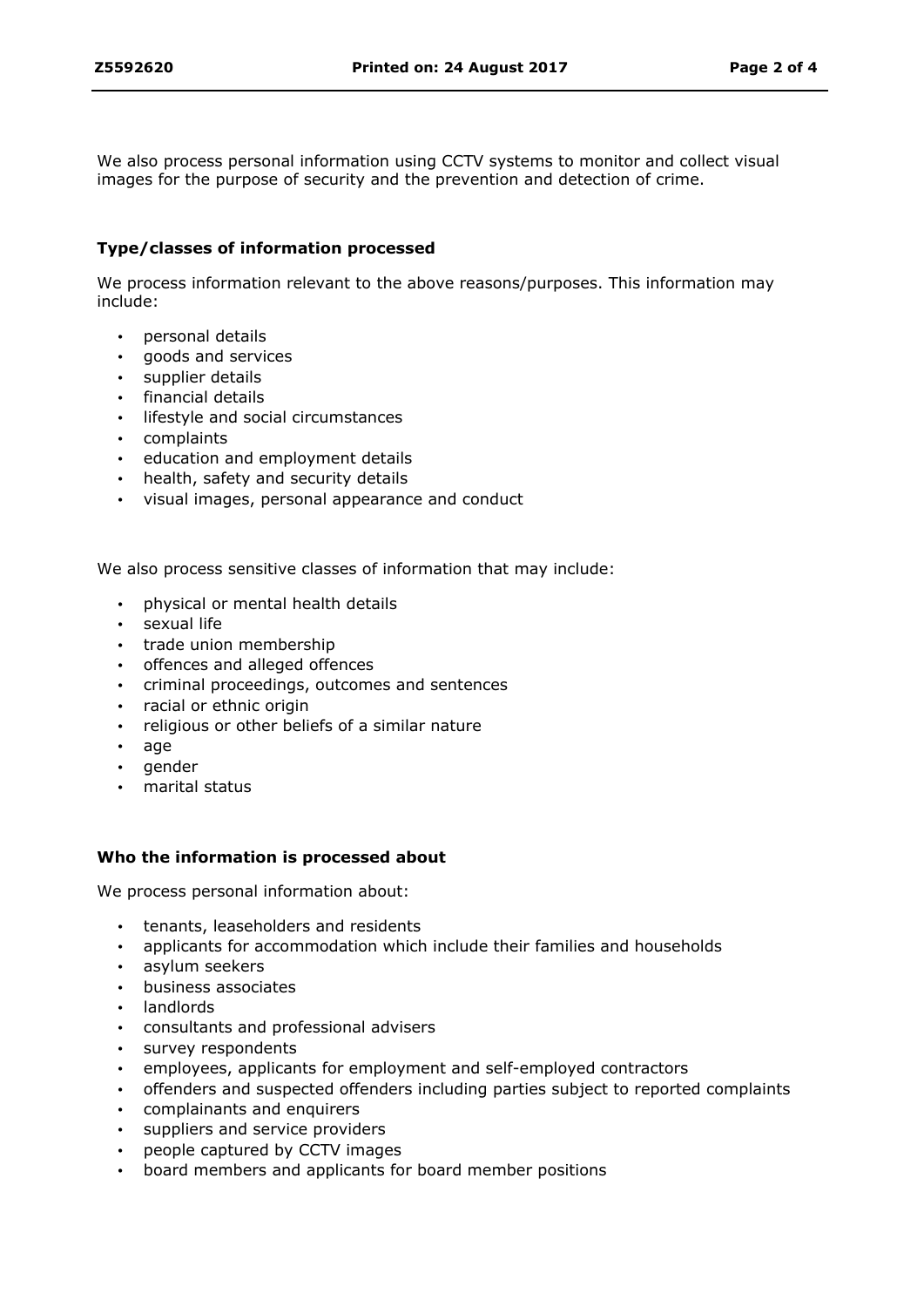#### **Who the information may be shared with**

We sometimes need to share the personal information we process with the individual themself and also with other organisations. Where this is necessary we are required to comply with all aspects of the Data Protection Act (DPA). What follows is a description of the types of organisations we may need to share some of the personal information we process with for one or more reasons.

Where necessary or required we share information with:

- current, past or prospective employers
- family, associates and representatives of the person whose personal data we are processing
- educators and examining bodies
- suppliers and service providers
- financial organisations
- central government
- auditors
- survey and research organisations
- other housing associations or trusts
- trade unions and associations
- health authorities
- enquirers and complainants
- security organisations
- health and social welfare organisations
- professional advisers, consultants and solicitors
- solicitors
- probation services
- charities and voluntary organisations
- emergency services
- courts and tribunals
- professional bodies
- employment and recruitment agencies
- credit reference agencies
- debt collection agencies
- landlords
- press and the media
- the regulator of social housing
- local authorities

### **Transfers**

It may sometimes be necessary to transfer personal information overseas. When this is needed information is only shared within the European Economic Area (EEA). Any transfers made will be in full compliance with all aspects of the data protection act.

**This data controller also processes personal data which are exempt from notification.**